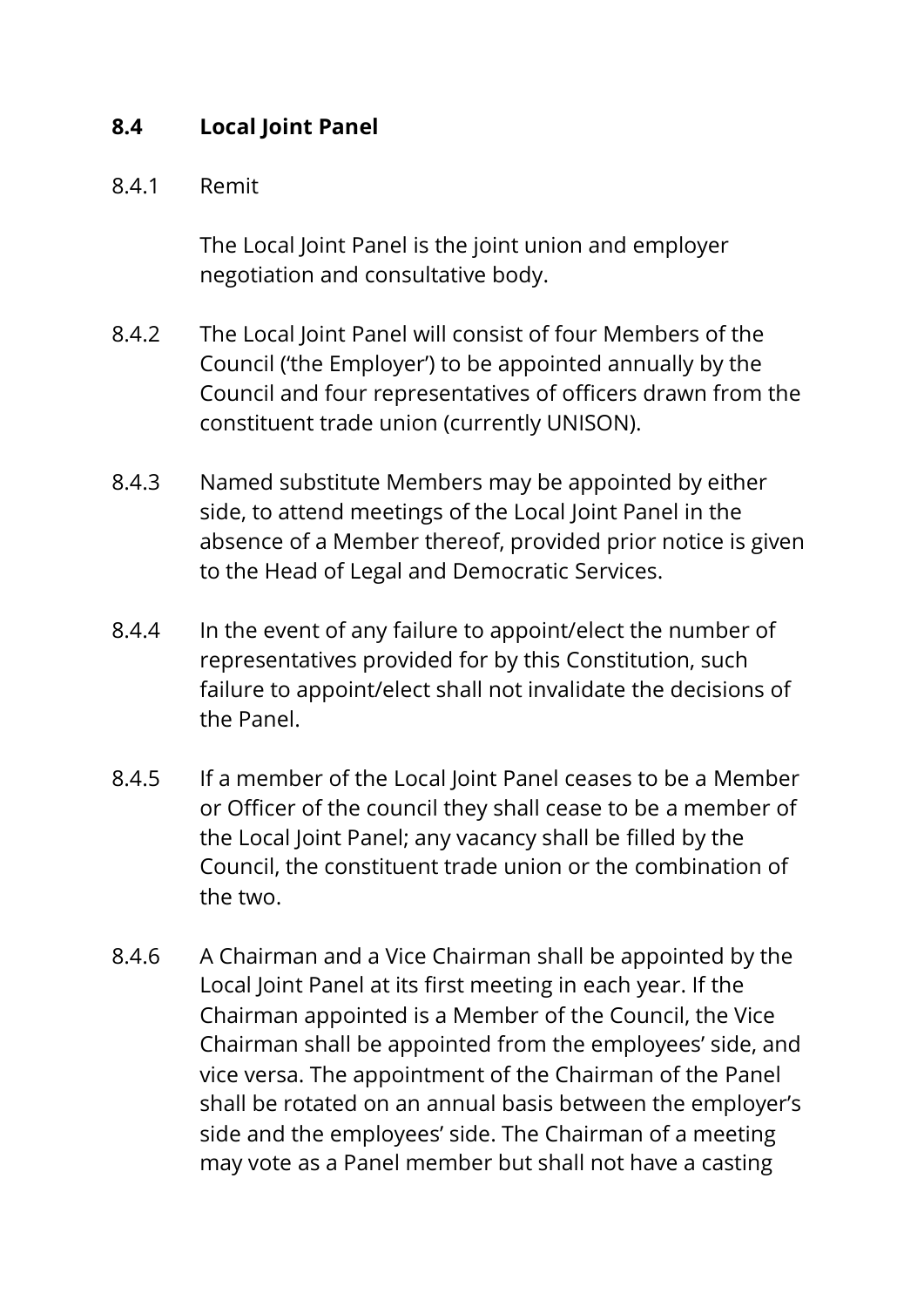vote.

- 8.4.7 The Head of Human Resources and Organisational Development or a senior Human Resources Officer shall act as secretary to the employer's side.
- 8.4.8 The Local Joint Panel shall meet during office hours as and when required, but not less than quarterly. The Chairman or Vice Chairman may direct Democratic Services to call a meeting at any time. A meeting shall be called within seven days of thereceipt of a requisition signed by at least two Members of either side. The matters to be discussed at any meeting of the Local Joint Panel shall be stated upon the notice summoning the meeting.
- 8.4.9 Agendas shall be prepared by Democratic Services, after discussion with the Head of Human Resources and Organisational Development (or a senior Human Resources Officer), the Chairman and the Vice Chairman, and shall be circulated at least five Clear Days before the meeting.
- 8.4.10 Either side will have the right to co-opt, in a consultative capacity, representatives of particular interests affected by aquestion under discussion which are not directly represented on the Panel but only for the period during which the relevant question is under consideration.
- 8.4.11 Either side shall arrange for the attendance in an advisory capacity of an officer or trade union official at any Panel meeting where it would be helpful to the business under discussion.
- 8.4.12 Attendances at 8.4.10 and 8.4.11 above shall be notified in advance to the Head of Human Resources and Organisational Development in his or her capacity as secretary to the employer's side.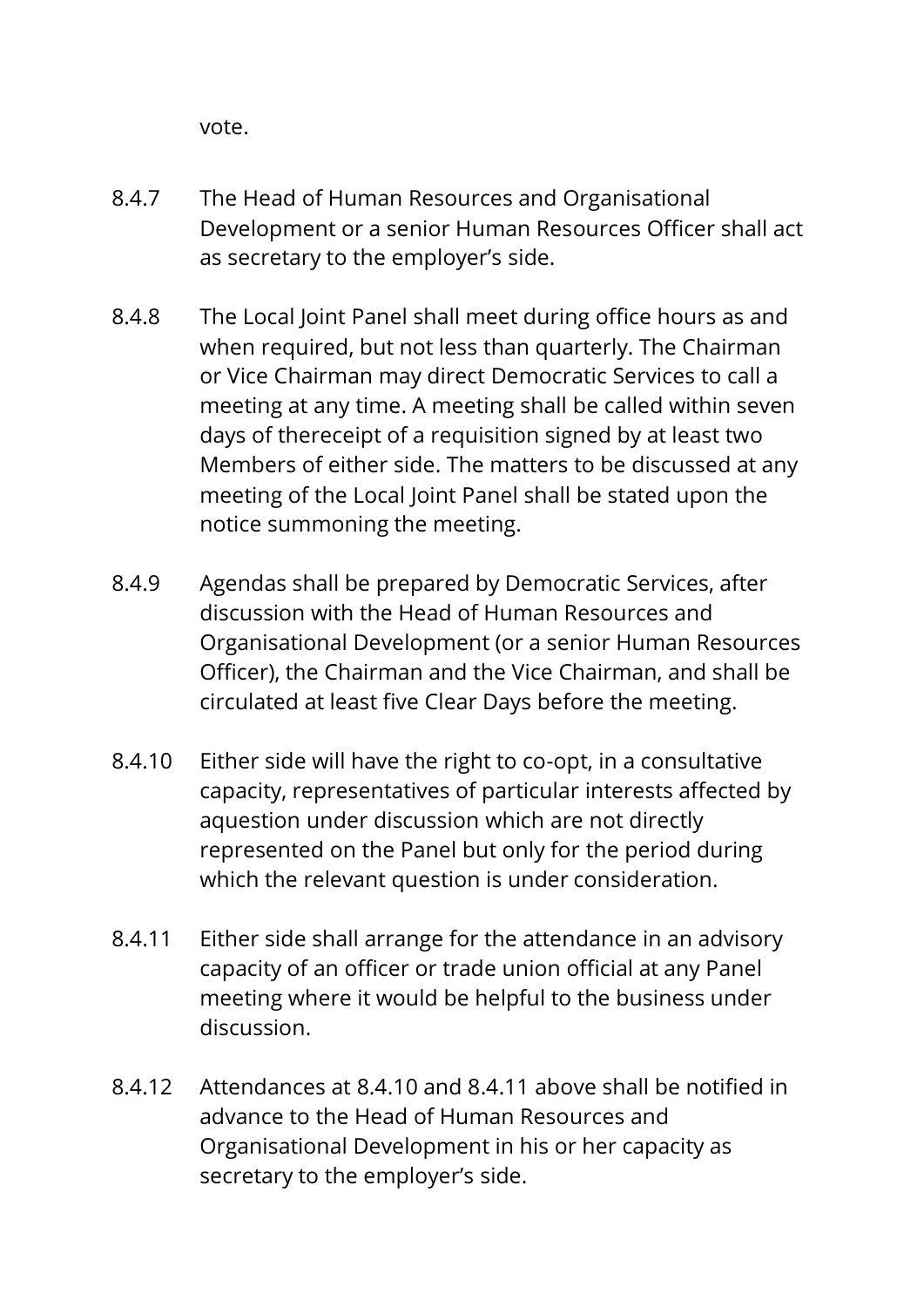- 8.4.13 No recommendation shall be regarded as carried unless it has been approved by a majority of the Members present on each side of the Local Joint Panel, and in the event of either the Local Joint Panel being unable to arrive at an agreement or the relevant council body disagreeing with the Panel's recommendations, then the matter in dispute shouldbe referred to the Executive by way of mediation.
- 8.4.14 The proceedings of any meeting of the Local Joint Panelshall be recorded and reported at the next meeting of theHuman Resources Committee.
- 8.4.15 Delegation of Functions

The functions of the Local Joint Panel shall be:

- (a) To establish regular methods of consultation and negotiation between the council and its officers on matters of mutual concern with the intent of maintaining and developing an efficient service. This process will aim to address differences should they arise with a genuine commitment to seek consensus and enter into agreements, as appropriate. No question of any individual's discipline, promotion, efficiency or conditions of employment shall be within the scope of the Joint Panel;
- (b) To consider any relevant matter referred to it by a Committee of the Council, or by any of the officer organisations;
- (c) To make recommendations to Human Resources Committee and/or a suitable Committee of the Council as to the application of the terms and conditions of service and the education and training of officers of the council;